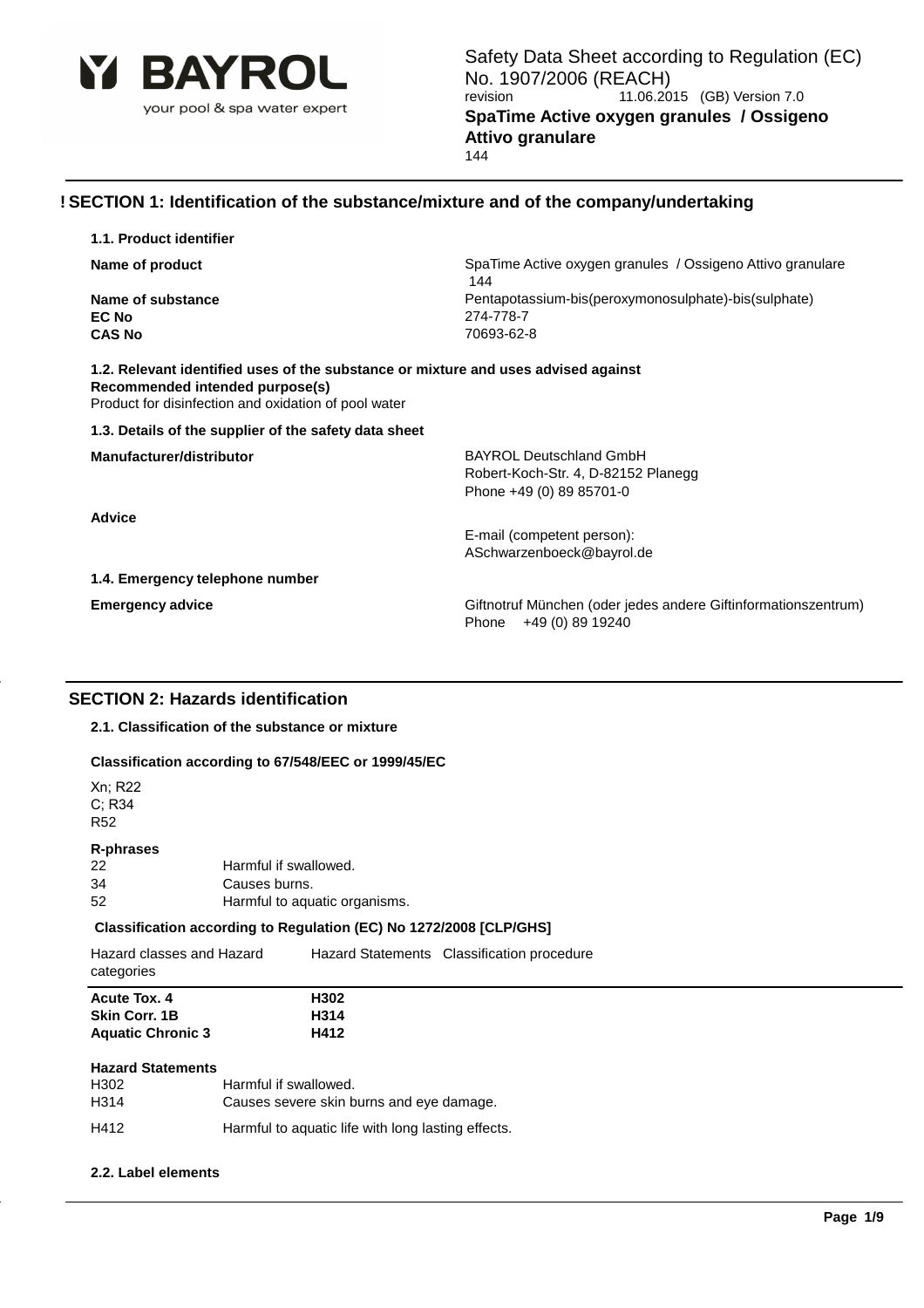

# **Labelling according to Regulation (EC) No 1272/2008 [CLP/GHS]**



GHS05 GHS07

### **Signal word** Danger

### **Hazard Statements**

| H302 | Harmful if swallowed.                              |
|------|----------------------------------------------------|
| H314 | Causes severe skin burns and eye damage.           |
| H412 | Harmful to aquatic life with long lasting effects. |

### **Precautionary Statements**

| P <sub>101</sub>        | If medical advice is needed, have product container or label at hand.                              |
|-------------------------|----------------------------------------------------------------------------------------------------|
| P <sub>102</sub>        | Keep out of reach of children.                                                                     |
| P <sub>270</sub>        | Do no eat, drink or smoke when using this product.                                                 |
| P <sub>280</sub>        | Wear protective gloves/protective clothing/eye protection/face protection.                         |
| $P301 + P330 +$<br>P331 | IF SWALLOWED: rinse mouth. Do NOT induce vomiting.                                                 |
| P302 + P352             | IF ON SKIN: Wash with plenty of water.                                                             |
| $P305 + P351 +$         | IF IN EYES: Rinse cautiously with water for several minutes. Remove contact lenses, if present and |
| P338                    | easy to do. Continue rinsing.                                                                      |
| $P308 + P311$           | IF exposed or concerned: Call a POISON CENTER/doctor.                                              |
| P405                    | Store locked up.                                                                                   |
| P <sub>501</sub>        | Dispose of contents/ container to an approved waste disposal plant.                                |

### **Hazardous ingredients for labeling**

Pentapotassium-bis(peroxymonosulphate)-bis(sulphate)

## **2.3. Other hazards**

## **Results of PBT and vPvB assessment**

This substance does not meet the PBT/vPvB criteria of REACH, annex XIII.

# **SECTION 3: Composition/ information on ingredients**

# **3.1. Substances**

| CAS No 70693-62-8 | Pentapotassium-bis(peroxymonosulphate)-bis(sulphate) |
|-------------------|------------------------------------------------------|
| EC No 274-778-7   |                                                      |

**3.2. Mixtures** not applicable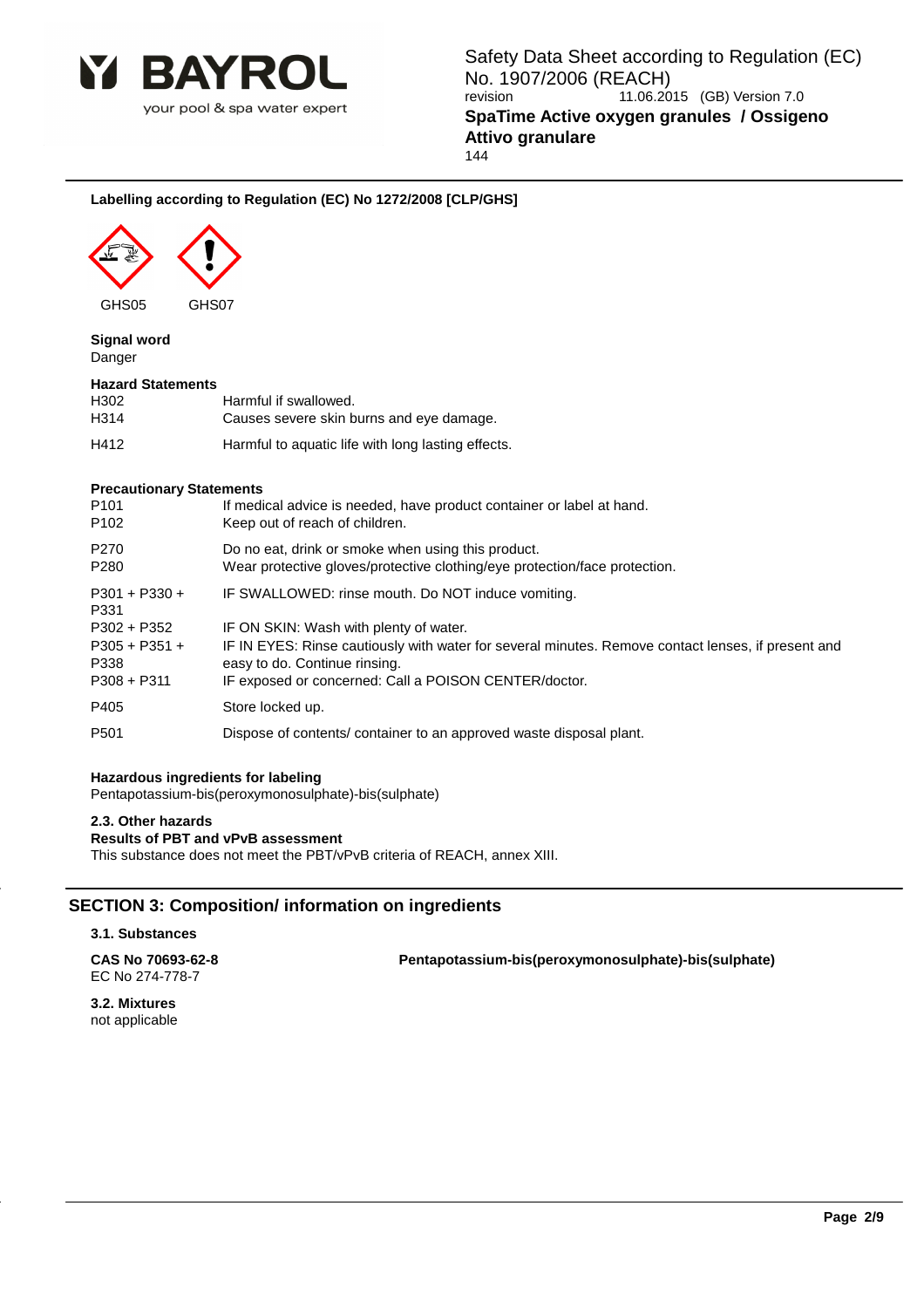

# **SECTION 4: First aid measures**

## **4.1. Description of first aid measures**

### **General information**

Remove contaminated soaked clothing immediately and dispose it safely. Symptoms of poisoning may not occur for hours, therefore medical supervision for at least 48 hours necessary. Adhere to personal protective measures when giving first aid.

### **In case of inhalation**

Remove the casualty into fresh air and keep him immobile. In the event of symptoms refer for medical treatment.

### **In case of skin contact**

In case of contact with skin wash off immediately with plenty of water. Refer for medical treatment.

### **In case of eye contact**

Rinse immediately with plenty of water for at least 15 minutes. Refer to medical treatment.

### **In case of ingestion**

Do not induce vomiting. Call for a doctor immediately. Rinse out mouth and give plenty of water to drink.

# **4.2. Most important symptoms and effects, both acute and delayed**

**Physician's information / possible dangers** risk of strong eye injuries

# **4.3. Indication of any immediate medical attention and special treatment needed**

**Treatment (Advice to doctor)**

Treat symptoms.

# **SECTION 5: Firefighting measures**

## **5.1. Extinguishing media**

### **Suitable extinguishing media**

Product does not burn, fire-extinguishing activities according to surrounding.

### **5.2. Special hazards arising from the substance or mixture**

In case of fire formation of dangerous gases possible.

### **5.3. Advice for firefighters**

**Special protective equipment for fire-fighters** Use breathing apparatus with independent air supply. Wear full protective clothing.

### **Additional information**

Cool endangered containers with water spray jet. Fire residues and contaminated firefighting water must be disposed of in accordance with the local regulations.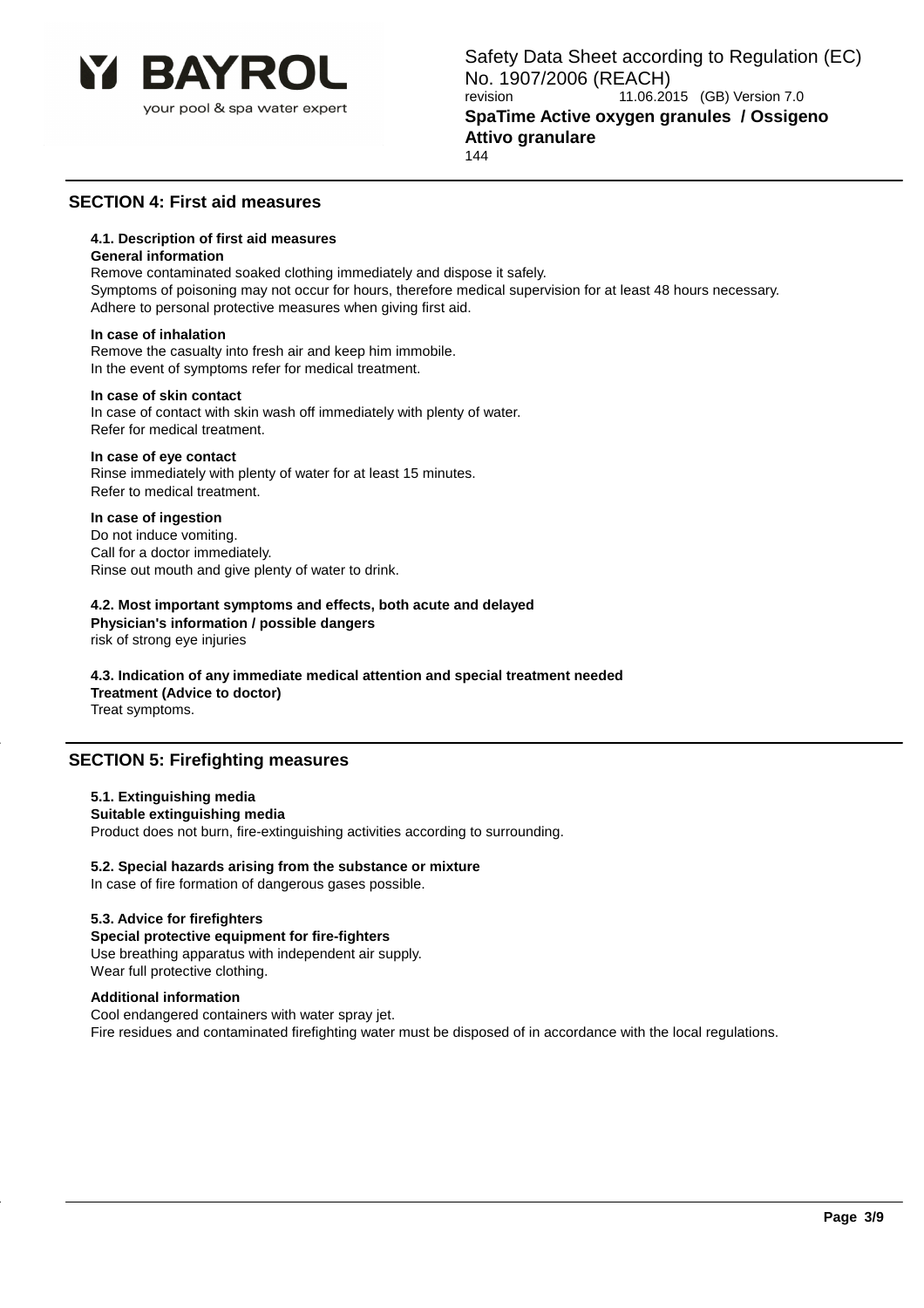

# **SECTION 6: Accidental release measures**

**6.1. Personal precautions, protective equipment and emergency procedures For non-emergency personnel** Avoid dust formation.

Use personal protective clothing.

### **6.2. Environmental precautions**

Do not discharge into the drains/surface waters/groundwater.

# **6.3. Methods and material for containment and cleaning up**

Flush away residues with water. Take up mechanically and send for disposal.

### **6.4. Reference to other sections**

Safe handling: see section 7 Disposal: see section 13 Personal protection equipment: see section 8 Emergency telephone number: see section 1

# **SECTION 7: Handling and storage**

### **7.1. Precautions for safe handling**

**Advice on safe handling** Avoid the formation of dust. Do not return residues to the storage containers. Take the usual precautions when handling with chemicals.

### **General protective measures**

Avoid contact with eyes and skin Do not inhale dust.

### **Hygiene measures**

At work do not eat, drink and smoke. Keep away from food and drink. Wash hands before breaks and after work.

#### **Advice on protection against fire and explosion** The product is not combustible, but supports burning.

**7.2. Conditions for safe storage, including any incompatibilities Requirements for storage rooms and vessels** Keep in closed original container.

# **Advice on storage compatibility**

Do not store with combustible materials. Do not store together with food.

## **Further information on storage conditions**

Protect from direct solar radiation. Keep container dry, tightly closed and store at cool place. Protect from heat/overheating.

### **Information on storage stability**

Storage time: 5 years.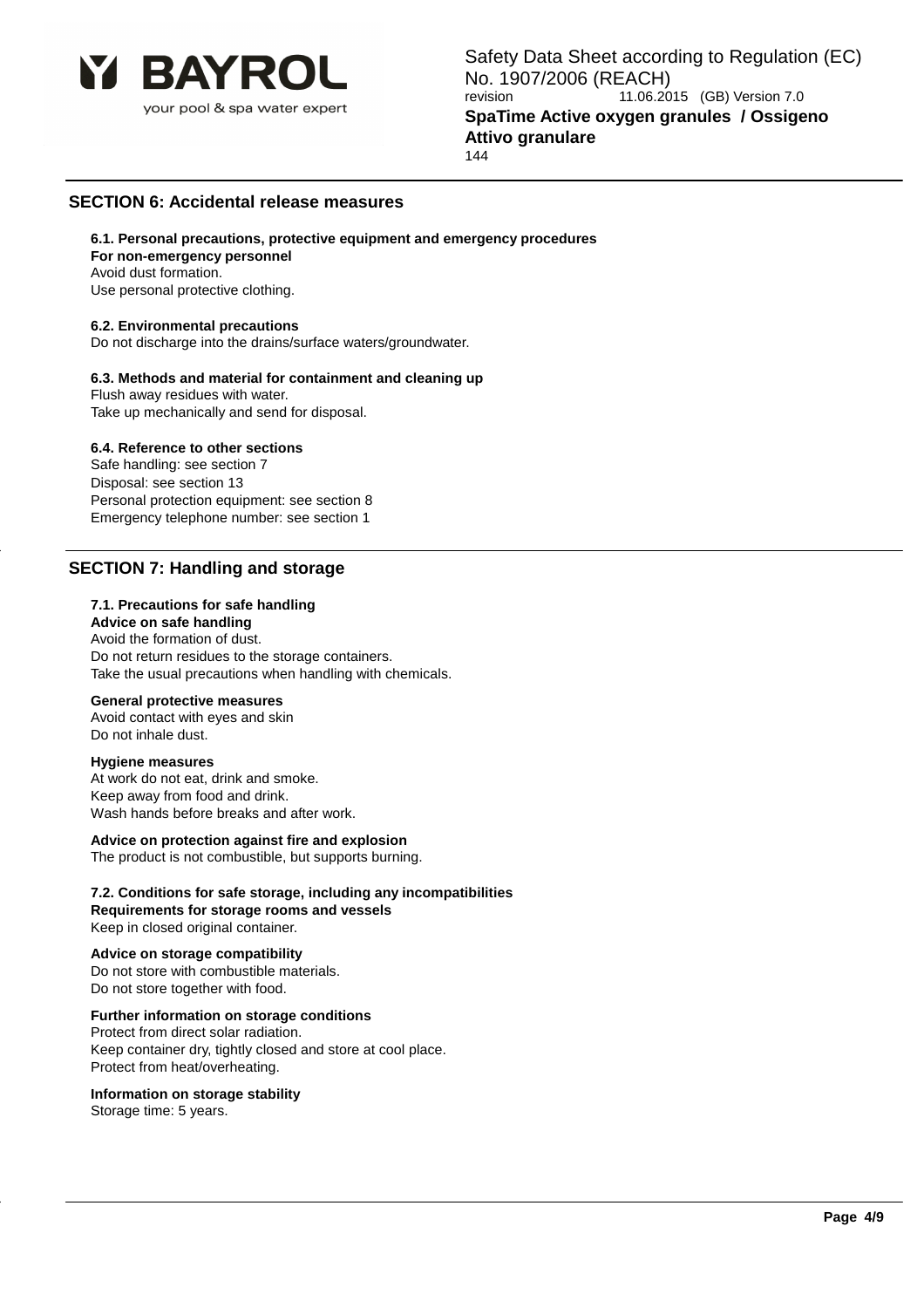

### **7.3. Specific end use(s) Recommendation(s) for intended use** See section 1.2

# **SECTION 8: Exposure controls/personal protection**

# **8.1. Control parameters**

No information available.

# **8.2. Exposure controls**

**Respiratory protection** In case of dust formation wear micro dust mask.

## **Hand protection**

chemical-resistant gloves Suitable materials (recommended: protection index 6, >480 minutes permeation time according to EN 374) Nitrile-butadiene rubber (NBR) - 0.4 mm layer thickness Butyl rubber (butyl) - 0.7mm layer thickness In view of the many different types, the manufacturers' directions for use must be followed

## **Eye protection**

Safety goggles EN 166: 2001

# **Other protection measures**

Light protective clothing.

# **SECTION 9: Physical and chemical properties**

| 9.1. Information on basic physical and chemical properties<br>Appearance<br>granules |                   | <b>Colour</b><br>white |          | <b>Odour</b><br>odourless |        |
|--------------------------------------------------------------------------------------|-------------------|------------------------|----------|---------------------------|--------|
| <b>Odour threshold</b><br>not determined                                             |                   |                        |          |                           |        |
| Important health, safety and environmental information                               |                   |                        |          |                           |        |
|                                                                                      | Value             | Temperature            | at       | Method                    | Remark |
| pH value                                                                             | 2,1               | 20 °C                  | $30$ g/l |                           |        |
| <b>Boiling temperature /</b><br>boiling range                                        | not determined    |                        |          |                           |        |
| decomposition point                                                                  | > 80 °C           |                        |          |                           |        |
| <b>Flash point</b>                                                                   | not<br>applicable |                        |          |                           |        |
| Vapourisation rate                                                                   | not determined    |                        |          |                           |        |
| Flammable (solid)                                                                    | not determined    |                        |          |                           |        |
| <b>Flammability (gas)</b>                                                            | not determined    |                        |          |                           |        |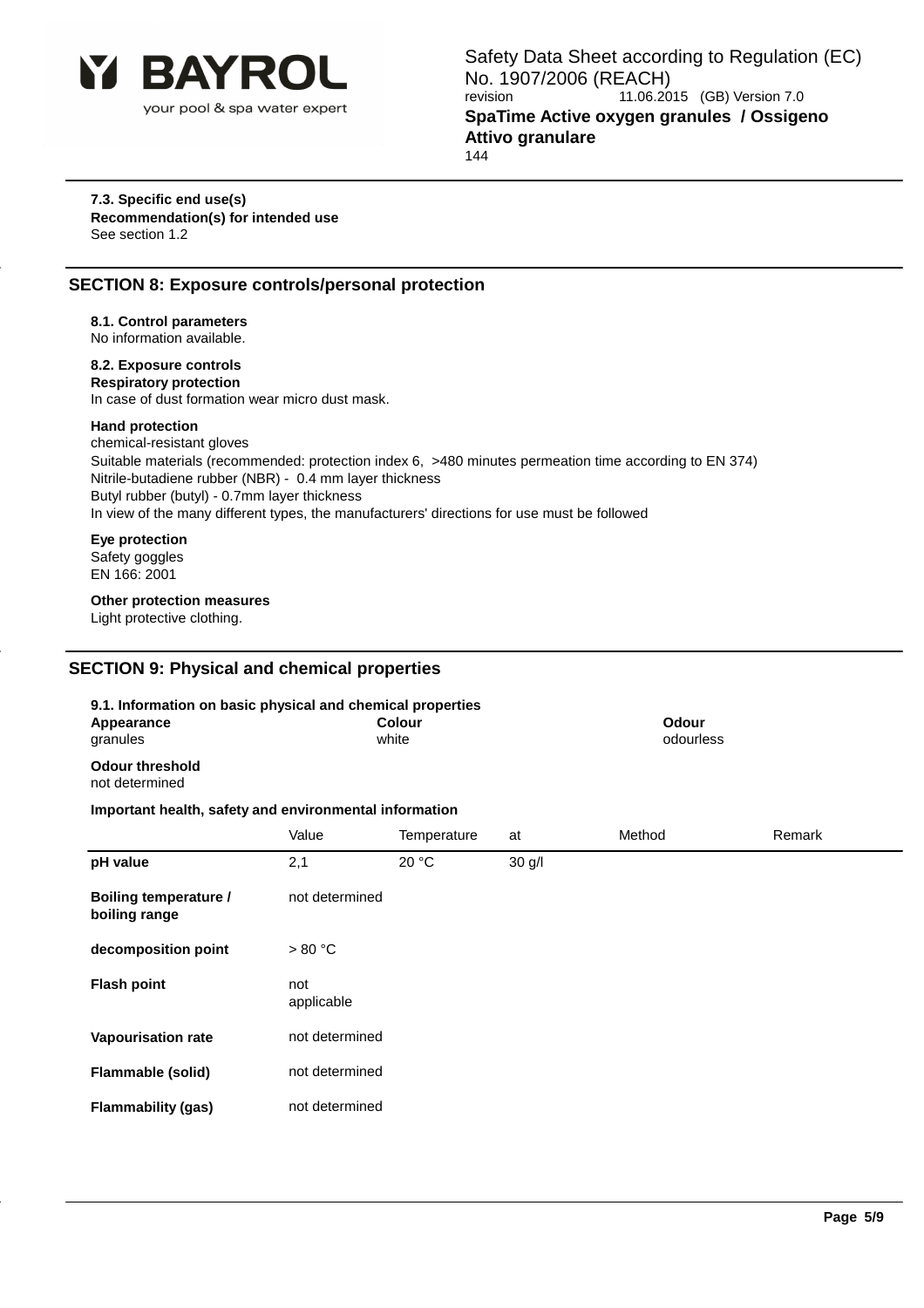

your pool & spa water expert

Safety Data Sheet according to Regulation (EC) No. 1907/2006 (REACH)<br>revision 11.06.20 11.06.2015 (GB) Version 7.0 **SpaTime Active oxygen granules / Ossigeno Attivo granulare** 144

|                                                          | Value             | Temperature | at | Method | Remark |
|----------------------------------------------------------|-------------------|-------------|----|--------|--------|
| Ignition temperature                                     | not determined    |             |    |        |        |
| Self ignition temperature                                | not determined    |             |    |        |        |
| <b>Lower explosion limit</b>                             | not determined    |             |    |        |        |
| <b>Upper explosion limit</b>                             | not determined    |             |    |        |        |
| Vapour pressure                                          | $< 0,0017$ Pa     | 25 °C       |    |        |        |
| <b>Relative density</b>                                  | not determined    |             |    |        |        |
| <b>Bulk density</b>                                      | ca. 1100<br>kg/m3 |             |    |        |        |
| <b>Vapour density</b>                                    | not determined    |             |    |        |        |
| Solubility in water                                      | ca. 300 g/l       | 20 °C       |    |        |        |
| Solubility/other                                         | not determined    |             |    |        |        |
| Partition coefficient n-<br>octanol/water (log P O/W)    | not determined    |             |    |        |        |
| <b>Decomposition</b><br>temperature                      | not determined    |             |    |        |        |
| <b>Viscosity</b>                                         | not determined    |             |    |        |        |
| <b>Oxidising properties</b><br>No information available. |                   |             |    |        |        |
| <b>Explosive properties</b><br>No information available. |                   |             |    |        |        |
| 9.2. Other information<br>No information available.      |                   |             |    |        |        |

# **SECTION 10: Stability and reactivity**

### **10.1. Reactivity**

Thermal decomposition can lead to the escape of irritating gases and vapours.

# **10.2. Chemical stability**

No information available.

# **10.3. Possibility of hazardous reactions**

Reactions with combustible substances. Reactions with impurities. Reactions with reducing agents. Reactions with alkalies.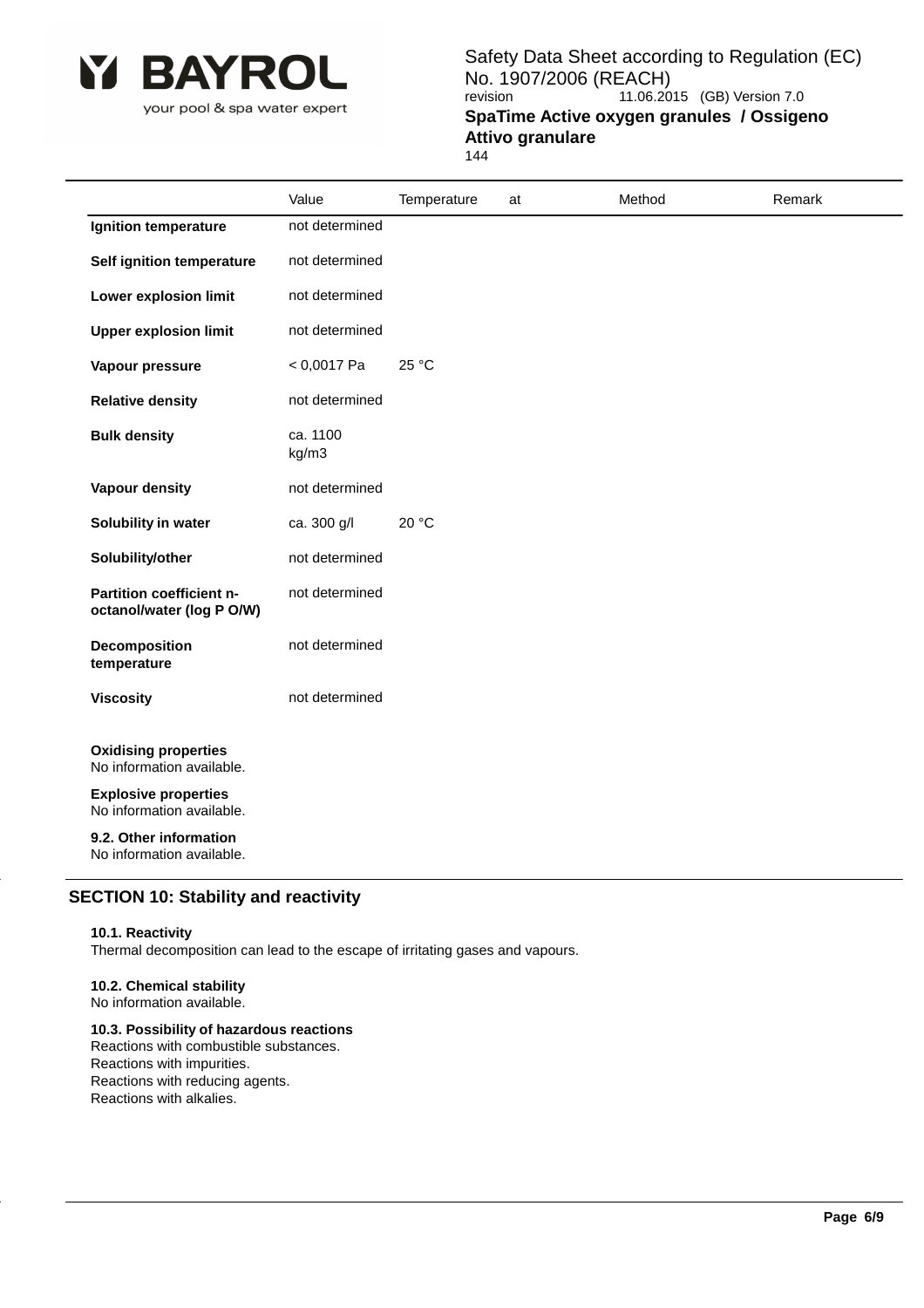

**10.4. Conditions to avoid** No information available.

# **10.5. Incompatible materials**

**Materials to avoid** Alkali (lye) Acid, concentrated Reducing agent

## **10.6. Hazardous decomposition products** Sulphur dioxide **Oxygen**

## **Thermal decomposition**

Remark No decomposition if used as directed.

# **SECTION 11: Toxicological information**

## **11.1. Information on toxicological effects**

## **Acute toxicity/Irritability/Sensitization**

|                                 | Value/Validation               | <b>Species</b> | Method | Remark |
|---------------------------------|--------------------------------|----------------|--------|--------|
| LD50 acute oral                 | 500 mg/kg                      | rat            |        |        |
| LD50 acute dermal               | 2000 mg/kg                     | rabbit         |        |        |
| LC50 acute<br><i>inhalation</i> | 1,85 mg/l $()$                 | rat            |        |        |
| <b>Irritability skin</b>        | corrosive                      |                |        |        |
| Irritability eye                | risk of strong eye<br>injuries |                |        |        |

## **Subacute Toxicity - Carcinogenicity**

|                                         | Value                        | <b>Species</b> | Method | Validation |
|-----------------------------------------|------------------------------|----------------|--------|------------|
| <b>Mutagenicity</b>                     | No information<br>available. |                |        |            |
| <b>Reproduction-</b><br><b>Toxicity</b> | No information<br>available. |                |        |            |
| Carcinogenicity                         | No information<br>available. |                |        |            |

# **Experiences made from practice**

After swallowing: burns in mouth, throat, oesophagus and gastrointestinal tract. Risk of perforation in the oesophagus and stomach.

Irritates mucous membranes.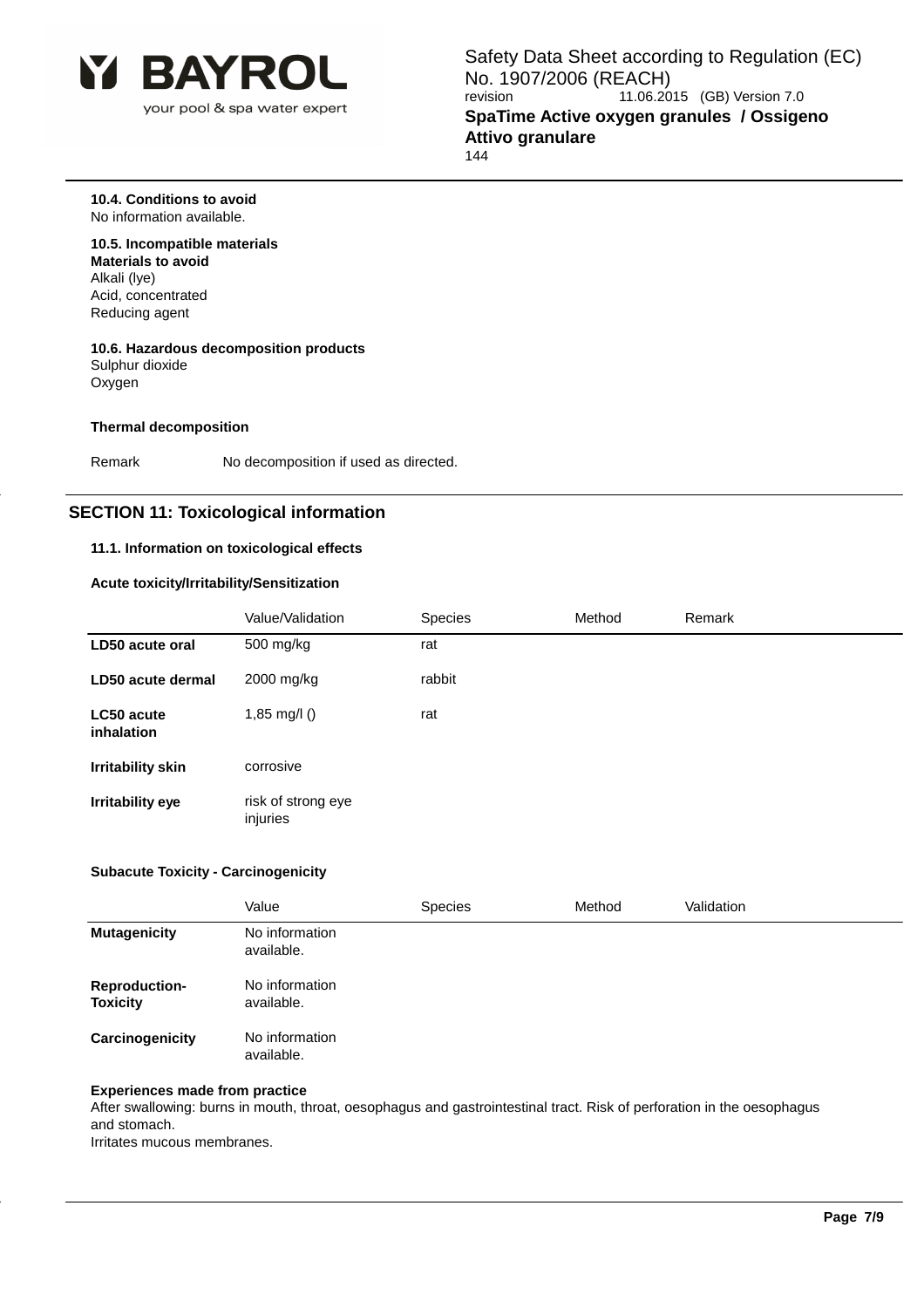

# **SECTION 12: Ecological information**

# **12.1. Toxicity**

# **Ecotoxicological effects**

|                                                          | Value                                                                                                                | <b>Species</b>    | Method | Validation |  |
|----------------------------------------------------------|----------------------------------------------------------------------------------------------------------------------|-------------------|--------|------------|--|
| <b>Fish</b>                                              | LC50 32 - 56 mg/l (96 h)                                                                                             | Brachidanio rerio |        |            |  |
| Daphnia                                                  | EC50 5,3 g/m3 (24 h)                                                                                                 | Daphnia magna     |        |            |  |
|                                                          | 12.2. Persistence and degradability                                                                                  |                   |        |            |  |
| <b>Physico-chemical</b><br>degradability                 | Product is biodegredable.                                                                                            |                   |        |            |  |
| No information available.                                | 12.3. Bioaccumulative potential                                                                                      |                   |        |            |  |
| 12.4. Mobility in soil<br>No information available.      |                                                                                                                      |                   |        |            |  |
|                                                          | 12.5. Results of PBT and vPvB assessment<br>This substance does not meet the PBT/vPvB criteria of REACH, annex XIII. |                   |        |            |  |
| 12.6. Other adverse effects<br><b>General regulation</b> |                                                                                                                      |                   |        |            |  |

In sewage the product decomposes into potassium bisulphate and oxygen

# **SECTION 13: Disposal considerations**

## **13.1. Waste treatment methods**

### **Recommendations for the product**

Remove in accordance with local official regulations. There are no harmonised regulations on the disposal of chemicals in the member states of the EU. In Germany the Recycling and Waste Management Act (KrWG) stipulates recycling as a requirement.

# **Recommendations for packaging**

Uncontaminated packaging may be taken for recycling.

## **Recommended cleansing agent Water**

# **SECTION 14: Transport information**

|                                  | <b>ADR/RID</b>                                                                                                   | <b>IMDG</b>                                                                                                     | <b>IATA-DGR</b>                                                                                                 |
|----------------------------------|------------------------------------------------------------------------------------------------------------------|-----------------------------------------------------------------------------------------------------------------|-----------------------------------------------------------------------------------------------------------------|
| 14.1. UN number                  | 3260                                                                                                             | 3260                                                                                                            | 3260                                                                                                            |
| 14.2. UN proper shipping<br>name | CORROSIVE SOLID,<br>ACIDIC, INORGANIC, N.O.<br>S. (Pentapotassium-<br>bis(peroxymonosulphate)-<br>bis(sulphate)) | CORROSIVE SOLID, ACIDIC,<br>INORGANIC, N.O.S.<br>(Pentapotassium-<br>bis(peroxymonosulphate)-<br>bis(sulphate)) | Corrosive solid, acidic,<br>inorganic, n.o.s.<br>(Pentapotassium-<br>bis(peroxymonosulphate)-<br>bis(sulphate)) |